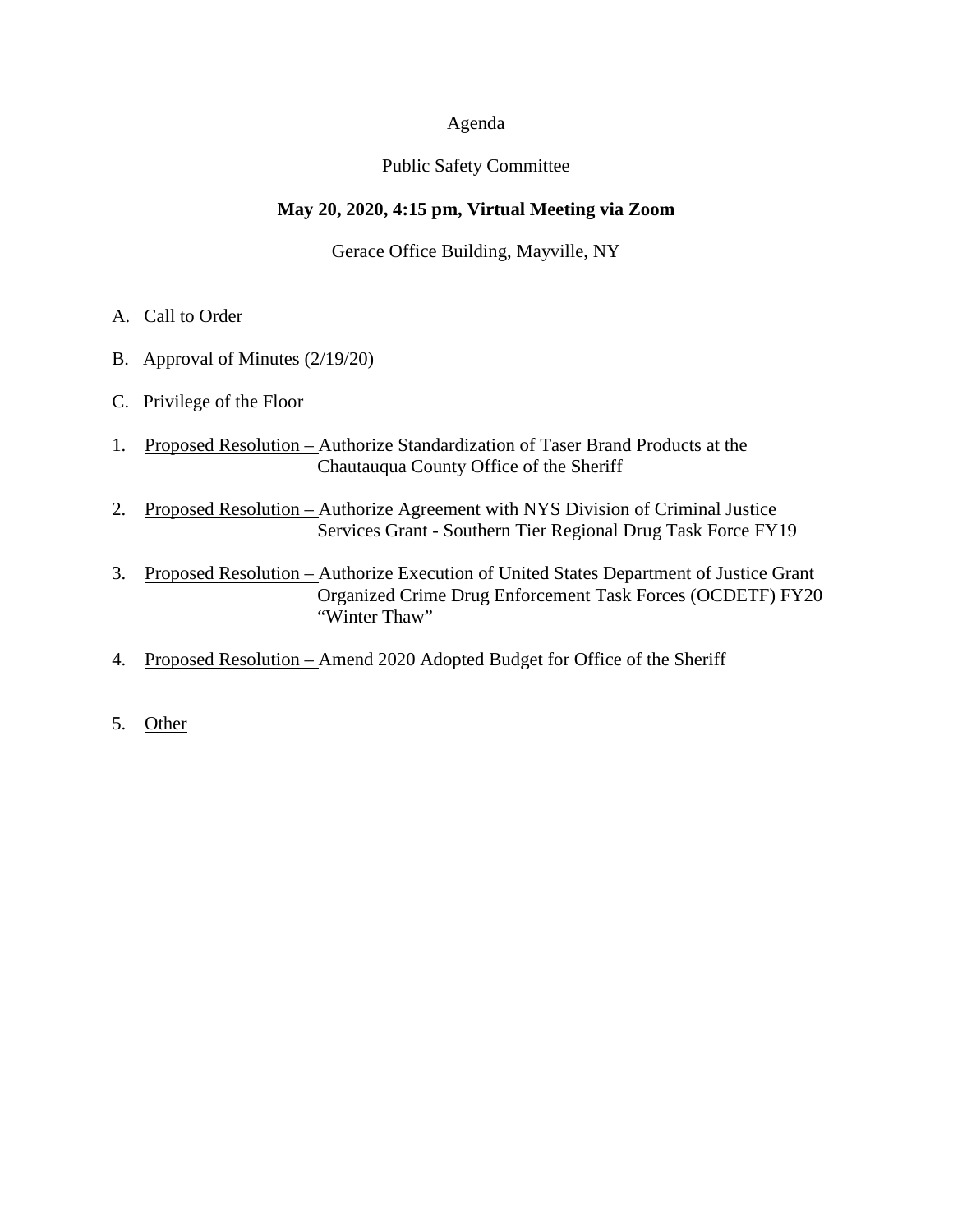#### **CHAUTAUQUA COUNTY RESOLUTION NO. \_\_\_\_\_\_\_\_\_**

**TITLE:** Authorize Standardization of Taser Brand Products at the Chautauqua County Office of the Sheriff



**BY:** Public Safety Committee:

**AT THE REQUEST OF:** County Executive Paul M. Wendel, Jr.:

WHEREAS, the Office of the Sheriff employs a substantial number of Taser brand products and a limited number of similar devices by other manufacturers, as these non-lethal devices are standard in police and corrections operations; and

WHEREAS, due to the substantial number of Taser product used by the Office of the Sheriff, uniformity of the brand of product used is essential for efficient operation of the Office of the Sheriff; and

WHEREAS, standardizing the brand will assist the Office of the Sheriff in regulating costs by eliminating the need to stock parts and train staff for several brands of this product, as well as enabling the Office of the Sheriff to take advantage of bulk purchase discounts provided by the supplier and making it possible for all divisions of the Office of the Sheriff to share parts when necessary; now therefore be it

RESOLVED, That the Legislature of the County of Chautauqua finds that standardization of Taser brand product for the Office of the Sheriff is in the best interest of the Agency and the County of Chautauqua.

## **\_\_\_\_\_\_\_\_\_\_\_\_\_APPROVED \_\_\_\_\_\_\_\_\_\_\_\_\_VETOES (VETO MESSAGE ATTACHED)**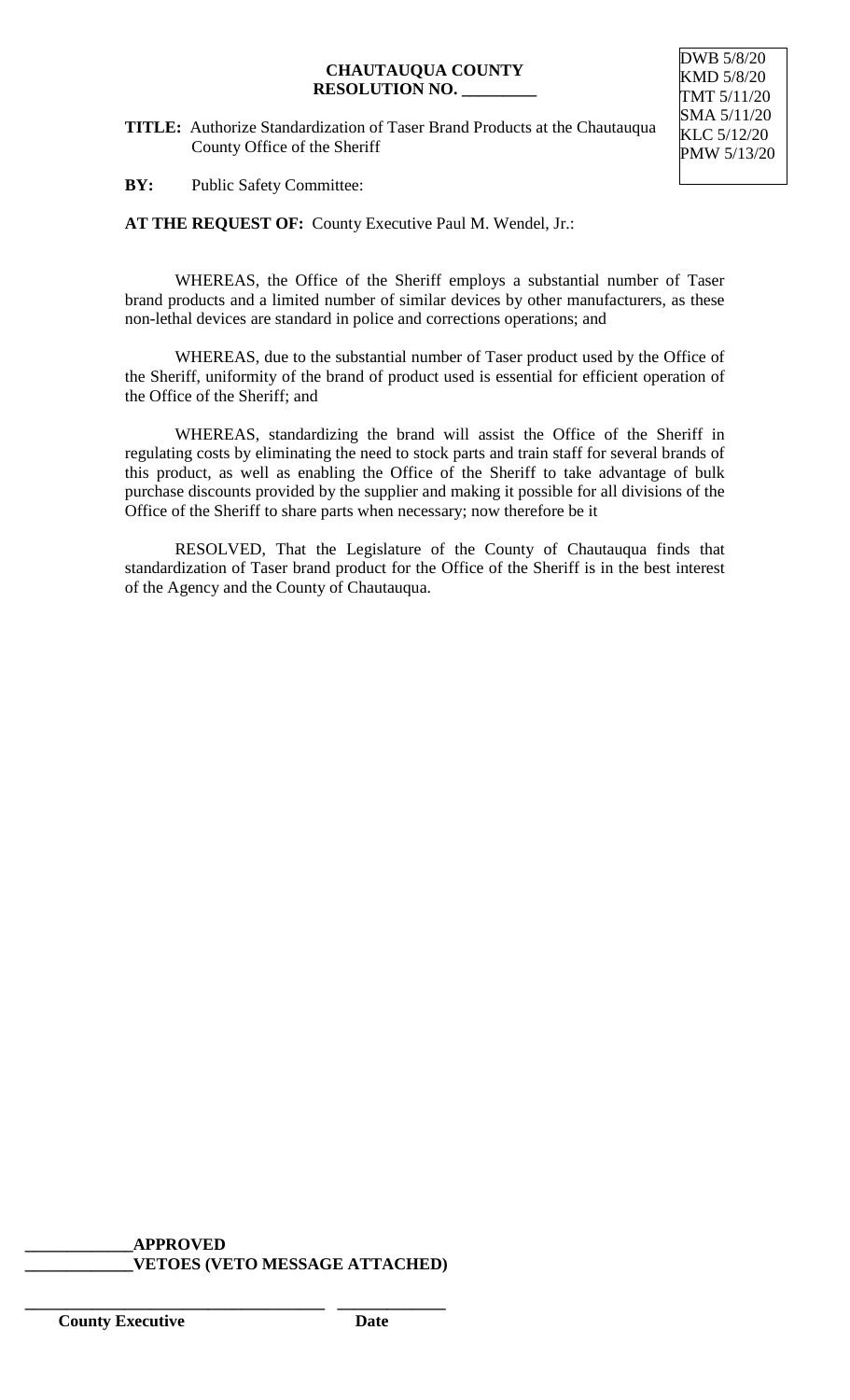### **CHAUTAUQUA COUNTY RESOLUTION NO. \_\_\_\_\_\_\_\_\_**

**TITLE:** Authorize Agreement with NYS Division of Criminal Justice Services Grant - Southern Tier Regional Drug Task Force FY19

**BY:** Public Safety and Audit & Control Committees:

**AT THE REQUEST OF:** County Executive Paul M. Wendel, Jr.:

WHEREAS, the NYS Division of Criminal Justice Services is administering the FY19 Edward Byrne Memorial Justice Assistance Grant (JAG) Program for Narcotic Control; and

WHEREAS, the NYS Division of Criminal Justice Services will provide funding in the amount of \$30,000.00 with no local funds required for the contract period from January 1, 2020 to December 31, 2020; and

WHEREAS, this grant is included in the 2020 Adopted Budget so no budget amendment is needed at this time; now therefore be it

RESOLVED, That the Chautauqua County Executive is authorized to execute the appropriate agreement with the NYS Division of Criminal Justice Services to secure this grant funding.

#### **\_\_\_\_\_\_\_\_\_\_\_\_\_APPROVED \_\_\_\_\_\_\_\_\_\_\_\_\_VETOES (VETO MESSAGE ATTACHED)**

**\_\_\_\_\_\_\_\_\_\_\_\_\_\_\_\_\_\_\_\_\_\_\_\_\_\_\_\_\_\_\_\_\_\_\_\_ \_\_\_\_\_\_\_\_\_\_\_\_\_**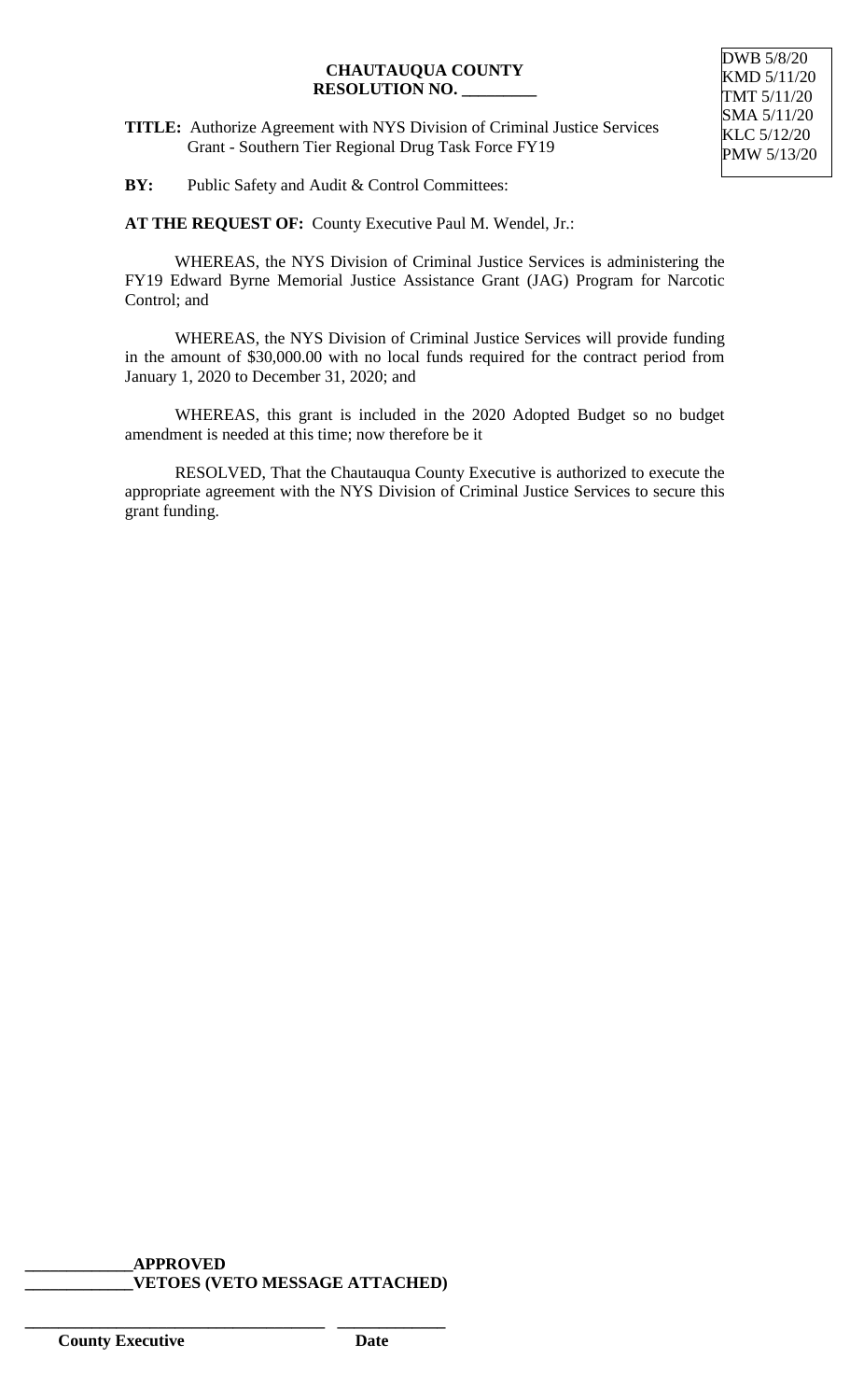# **CHAUTAUQUA COUNTY RESOLUTION NO. \_\_\_\_\_\_\_\_\_**

DWB 5/8/20 KMD 5/8/20 TMT 5/11/20 SMA 5/11/20 KLC 5/12/20 PMW 5/13/20

**TITLE:** Authorize Execution of United States Department of Justice Grant – Organized Crime Drug Enforcement Task Forces (OCDETF) FY20 "Winter Thaw"

**BY:** Public Safety and Audit & Control Committees:

**AT THE REQUEST OF:** County Executive Paul M. Wendel, Jr.:

WHEREAS, the Chautauqua County Office of the Sheriff received notice the United States Department of Justice has approved an agreement for compensation of state and local overtime directly related to specific Drug Task Force operations; and

WHEREAS, the United States Department of Justice will provide funding in the amount of \$1,750, with no local funds, for contract period from February 14, 2020 to August 14, 2020; and

WHEREAS, this grant is not currently included in the 2020 Adopted Budget; now therefore be it

RESOLVED, That the County Executive is authorized to execute an agreement with the United States Department of Justice to secure the grant funding as set forth above; and also be it

RESOLVED, That the Director of Finance is hereby authorized and directed to make the following changes to the 2020 Adopted Budget:

| <b>INCREASE APPROPRIATION ACCOUNT:</b> |                                    |         |
|----------------------------------------|------------------------------------|---------|
| $A.3110.---1$                          | Personal Services – Sheriff        | \$1,750 |
|                                        |                                    |         |
| <b>INCREASE REVENUE ACCOUNT:</b>       |                                    |         |
| A.3110.----.R432.4000                  | Federal Aid--Drug Control Programs | \$1,750 |
|                                        |                                    |         |

**\_\_\_\_\_\_\_\_\_\_\_\_\_APPROVED \_\_\_\_\_\_\_\_\_\_\_\_\_VETOES (VETO MESSAGE ATTACHED)**